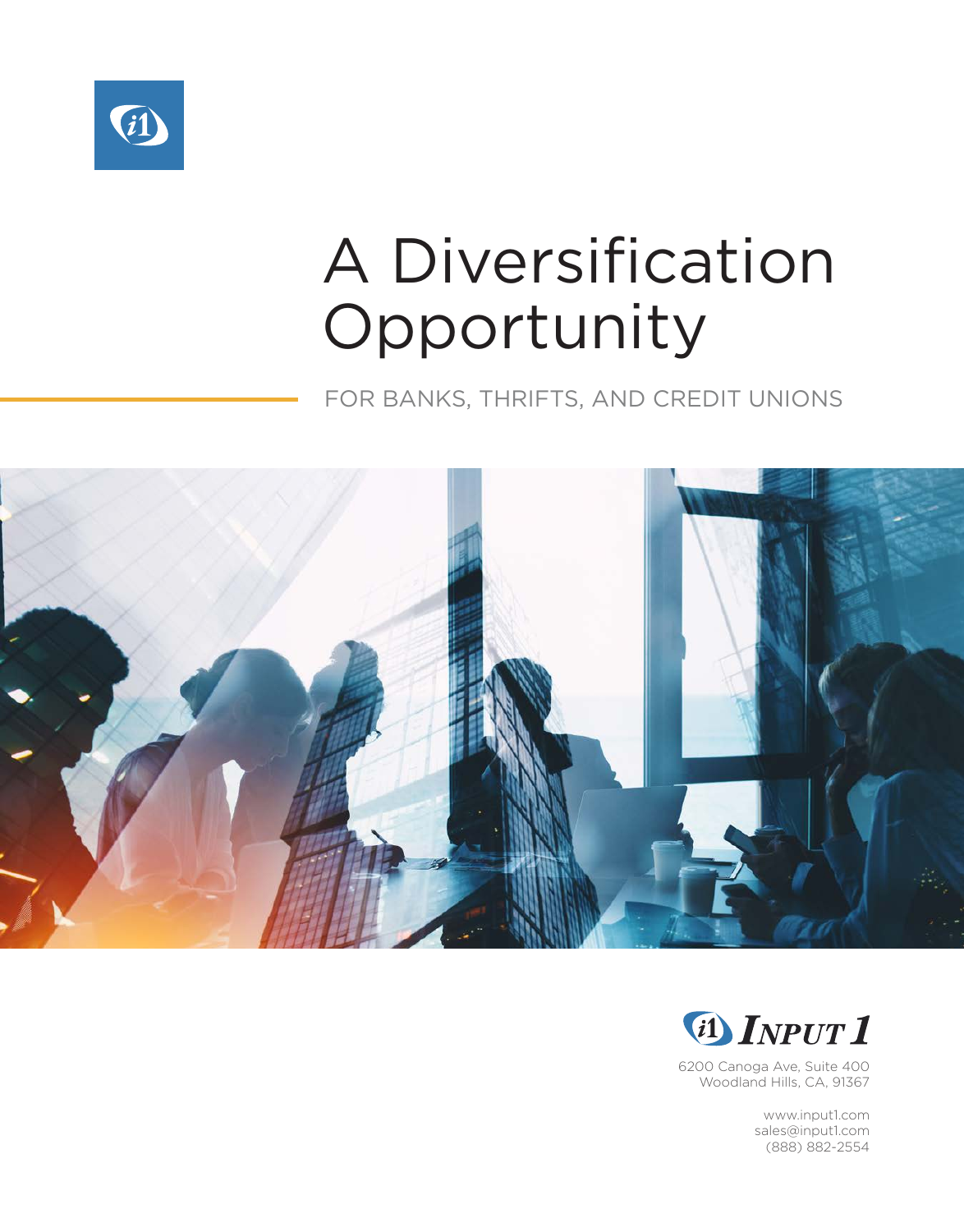

### Overview

Insurance premium financing is the business of extending credit to a policyholder to pay for premiums when the insurance carrier requires payment in full at inception of coverage. Premiums are advanced either directly to the insurance carrier or through an intermediary (i.e. insurance broker) and repaid by the policyholder, with interest, during the policy term. By contract and statute, the finance company secures the right to cancel the insurance upon default and establishes a first position lien on the unearned premium of the policy.



### Commercial Insurance Premium Finance Opportunity

- » Global Market Size of approximately \$55 Billion in annual originations
- » The United States market represents approximately \$40 Billion in annual originations
- » Net Interest Spread of approx. 4.50%
- » Variable loan sizes (\$1,000 \$5 Million+), fee income, and growth opportunities
- » Very low credit losses driven by the collateral of "unearned premium"

### Considerable Growth Opportunity for Banks

- » Bank-owned insurance subsidiaries finance significant insurance premium through unaffiliated premium finance companies each year.
- » Banks that do not have a captive insurance subsidiary have opportunities to finance the insurance purchases for their customers and even greater opportunities with their retail agency customers.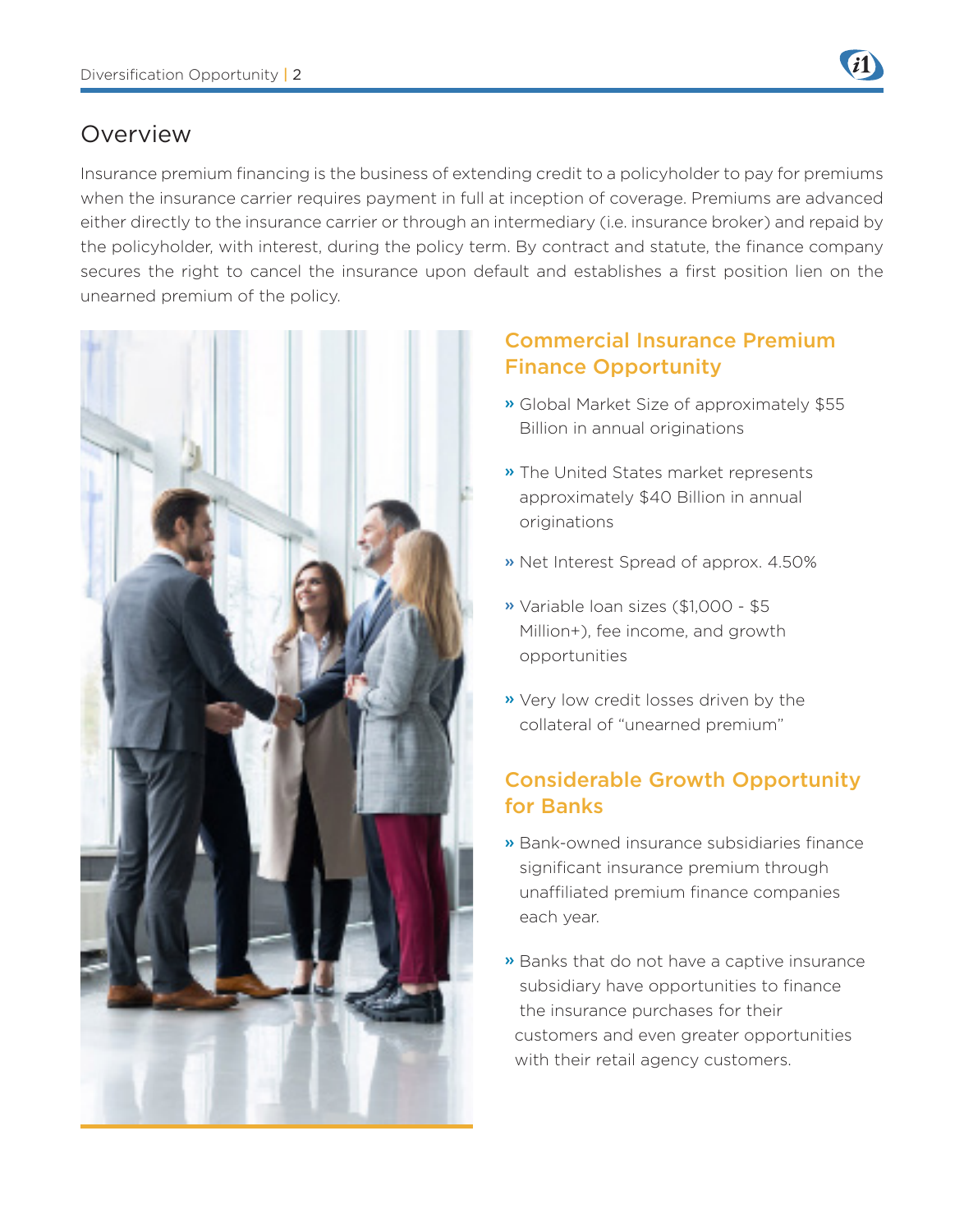

### The Market



### Banking and Insurance are Coming Together

As the lines between banking and insurance continue to fade, the benefit of leveraging both markets becomes clear. Insurance Premium Financing (IPF) is a primary example. Most insurance products are financed, and the market for financing insurance paper is significant. When one considers the importance of having commercial insurance in force, it is easy to understand the low default rates. Net interest margins are also higher than many other asset types.

Furthermore, for banking entities that own insurance operations (brokerages or carriers) there is incredible opportunity to capture extra revenue. In these cases, the insurance entity is producing a product that often requires financing. If the insurance entity isn't providing the financing, someone else will – and potential revenue is lost. Cross-selling further enhances the opportunity.

Proof of this concept is everywhere. Most automobile manufacturers own and promote their own financing arm. Virtually every major gasoline company offers a branded credit card. Many other industries are following suit.

### Convert Challenge into **Opportunity**

The challenge, of course, lies within the stringent requirements and unique compliance issues faced by banks, when compared to non-bank-owned insurance concerns. Input 1 converts these challenges into opportunities by providing a comprehensive solution for bank-owned IPF operations. Our software and Internet support services have been used by bank-owned insurance financing operations throughout North America for over 25 years.

Our approach is highly detailed and analytical. We assist our clients in establishing new IPF operations or refining existing operations with policies and procedures that pass the scrutiny of federal and state regulators. This ensures bank assets perform and retain their value.

Input 1 is the only premium finance loan servicer and software developer selected by financial leaders such as G.E. Capital, J.P. Morgan Chase, Wells Fargo Bank, ING Capital, M&T Bank, Mizuho Bank, DZ Bank, Wintrust Financial Corp, and BB&T to support their premium finance lending activities. If your bank owns a brokerage or insurance carrier operation, or if your bank is simply looking for an asset type with highly favorable profitability and risk characteristics, you could benefit from the superior programs, service, and technology that Input 1 has to offer.

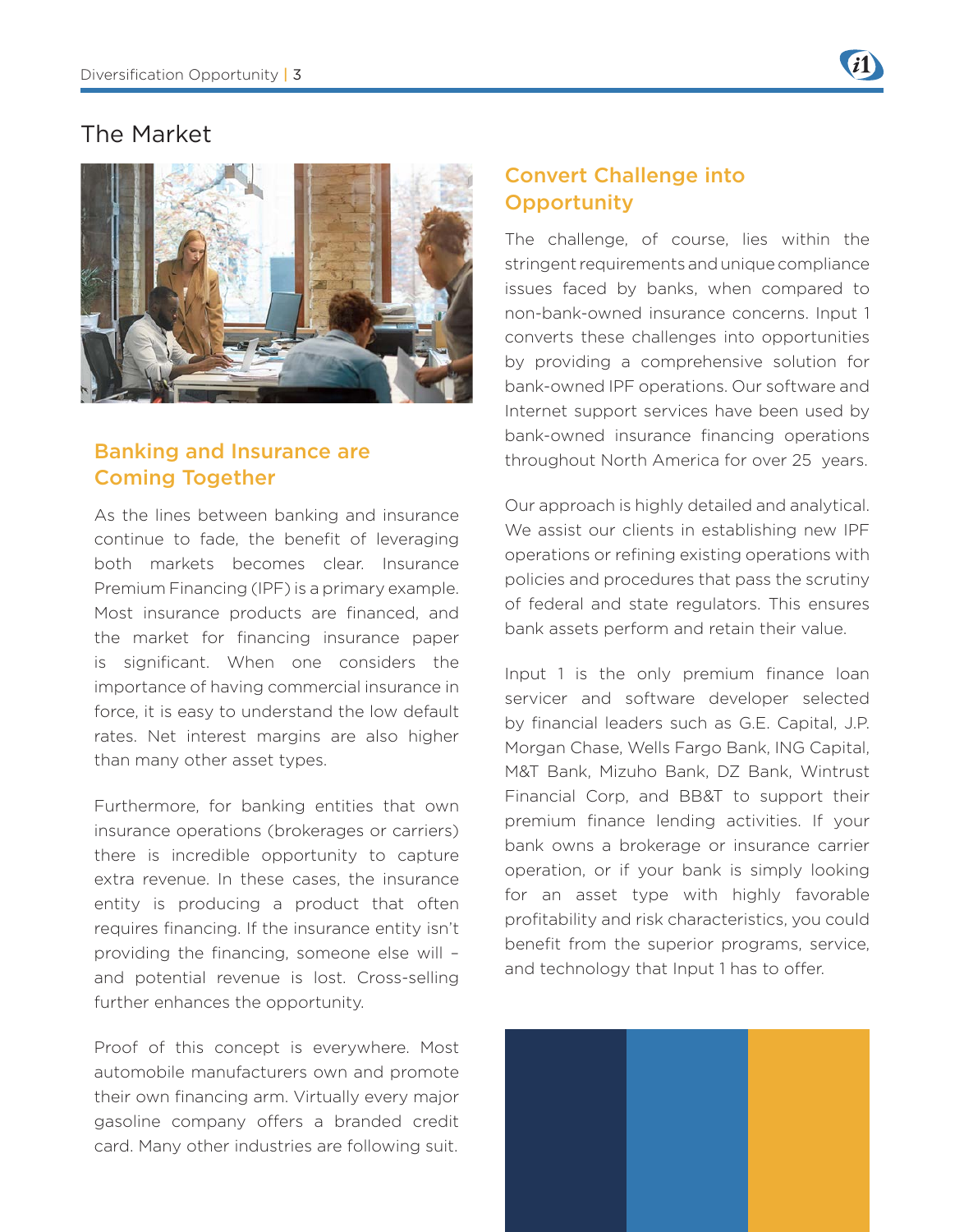

### Market Size and Loan Economics

Given the significant market size and attractive economics, commercial insurance premium finance offers a low-risk diversification opportunity for banks.

### Global Market Size: \$55B



### **Economics**



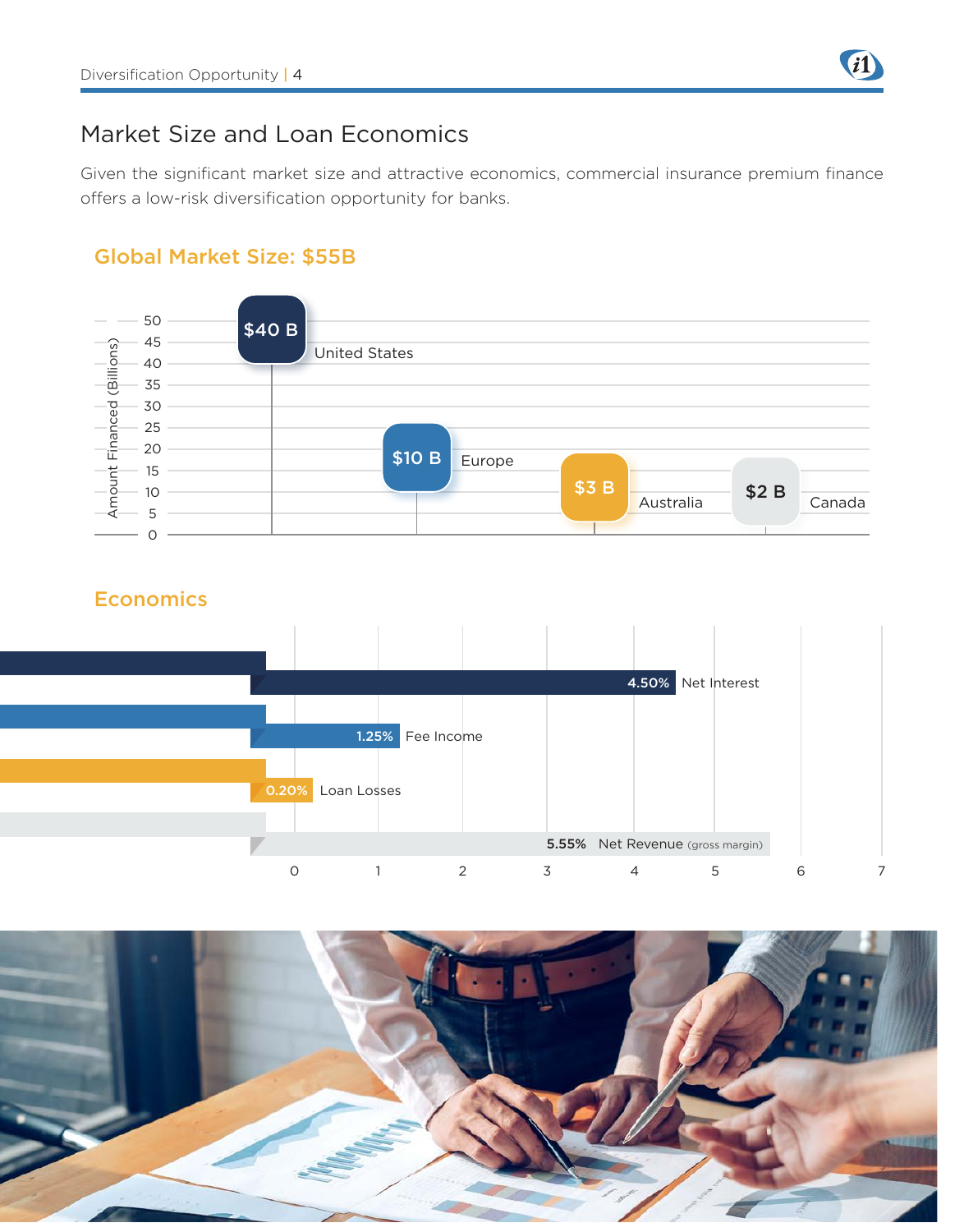### Premium Finance Characteristics & Benefits

Insurance premium finance provides valuable benefits to customers and the retail broker.



### Examples & Features **Customer & Insured** Retail Broker **Product Attributes Product Benefits Product Benefits**

### Some common loan attributes for this business include:

- » Terms commonly less than 12 months, e.g., 9 or 10 installments
- » High renewal rates
- » Full premiums are paid up front to the insurance carrier
- » Collateralized by the unearned premium reserve on the insurance policy

### Financing insurance premiums allows a business to:

- » Minimize depletion of cash resources
- » More effectively match spending to insurance coverage benefits
- » Pay multiple policies with one invoice

### Financing insurance premiums allows a business to:

- » Provide an attractive payment plan for policyholders
- » Earn placement fees for arranging financing
- » Earn commission dollars up front instead of over time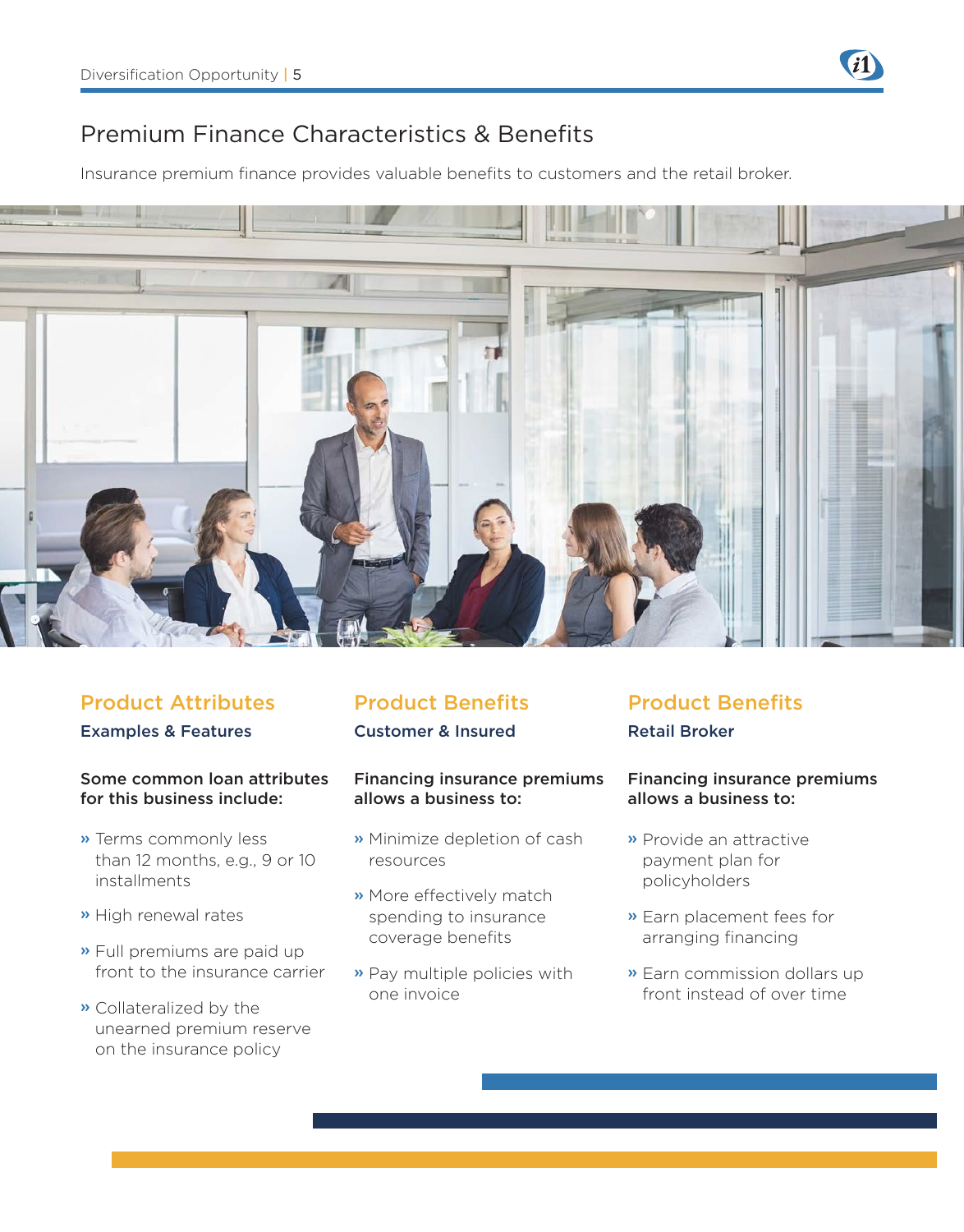### Why this Product is Attractive to Banks

Insurance premium finance provides valuable benefits to customers and the retail broker.



» The customer requests to finance their insurance policy(s)

- » Receives the annual premium proceeds and acknowledges the premium finance company interest in the policy
- » Cancels the policy and refunds unearned premium at request of finance company

### Customer Retail Broker .

» Upon receipt of an approved insurance quote from the carrier, the retail broker produces a premium finance application security agreement for the insured

### Insurance Carrier **Premium Finance** Company

- » Underwriters to loan application
- » Provides all notification to parties involved in order to establish an interest in the policy premium
- » Advances the premium proceeds to the insurance carrier or its authorized agent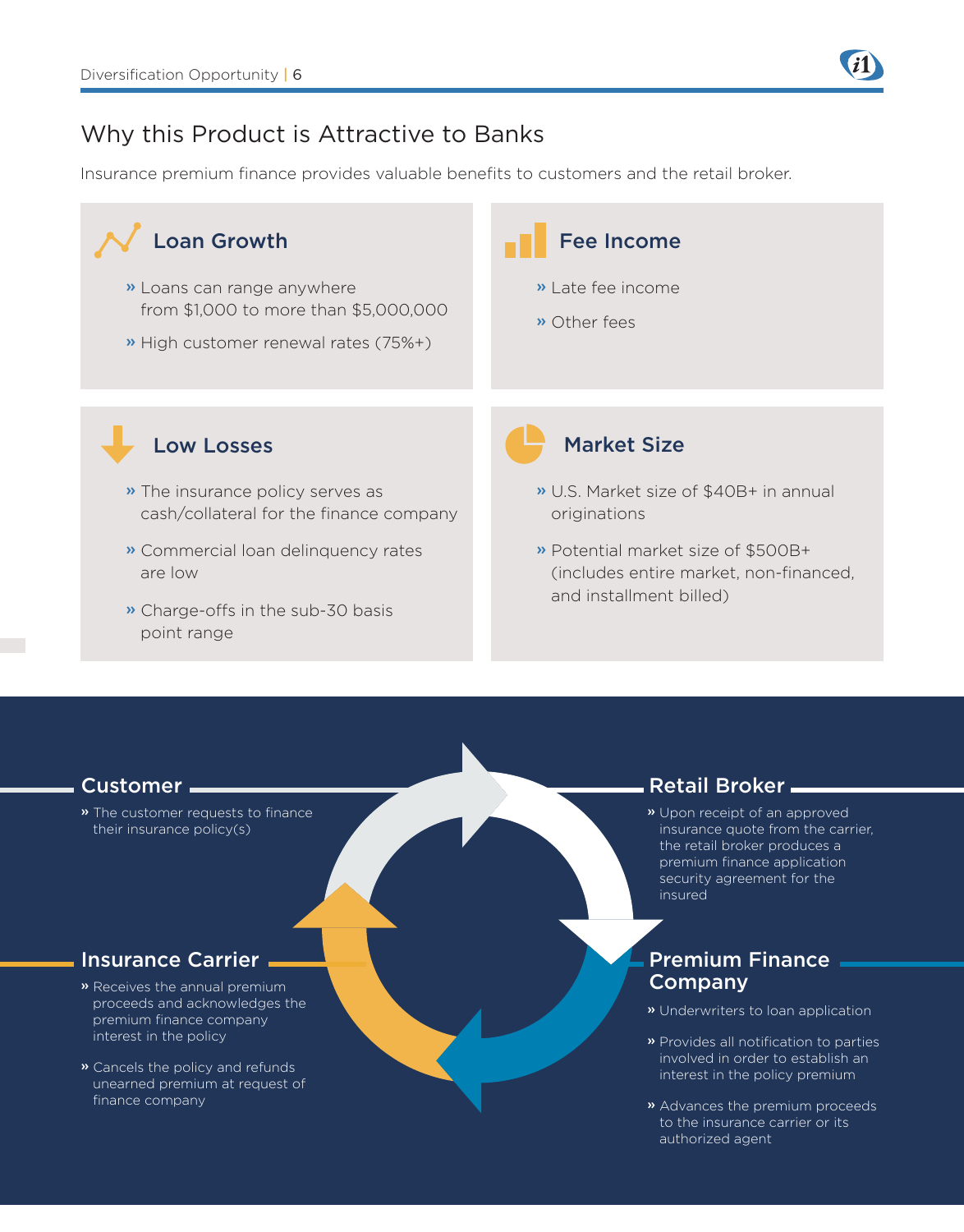

### Description

The premium finance company's collateral is called the "unearned premium" which is the residual value of the unused portion of the insurance premium.

In the event of a **default**, the premium finance company will cancel the policy and bill the insurance carrier for the unearned premium.

The insurance carrier is required by law to return the **unearned premium** to the premium finance company.

The premium finance company will use the unearned premium to pay off the **borrower's** loan balance, plus unpaid interest.

### Loan Example

| Annual policy premium\$31,250.00   |
|------------------------------------|
| Down payment\$6,250.00 (20%)       |
|                                    |
| Precomputed finance charge\$628.13 |
|                                    |
|                                    |
|                                    |
|                                    |

| <b>Time</b><br>(Months) | <b>Unearned Premium</b><br>$(\$)$ | <b>Loan Balance</b><br>$($ \$) | <b>Collateral Coverage</b><br>(% of balance) |
|-------------------------|-----------------------------------|--------------------------------|----------------------------------------------|
| 1                       | 28,646.00                         | 25,628.00                      | 112                                          |
| $\overline{2}$          | 26,042.00                         | 22,781.00                      | 114                                          |
| 3                       | 23,438.00                         | 19,933.00                      | 118                                          |
| 4                       | 20,833.00                         | 17,085.00                      | 122                                          |
| 5                       | 18,299.00                         | 14,238.00                      | 128                                          |
| 6                       | 15,625.00                         | 11,390.00                      | 137                                          |
| $\overline{7}$          | 13,021.00                         | 8,543.00                       | 152                                          |
| 8                       | 10,417.00                         | 5,695.00                       | 183                                          |
| $\mathsf 9$             | 7,813.00                          | 2,848.00                       | 274                                          |
| 10                      | 5,208.00                          | $\circ$                        |                                              |
| 11                      | 2,604.00                          | $\circ$                        |                                              |
| 12                      |                                   |                                |                                              |